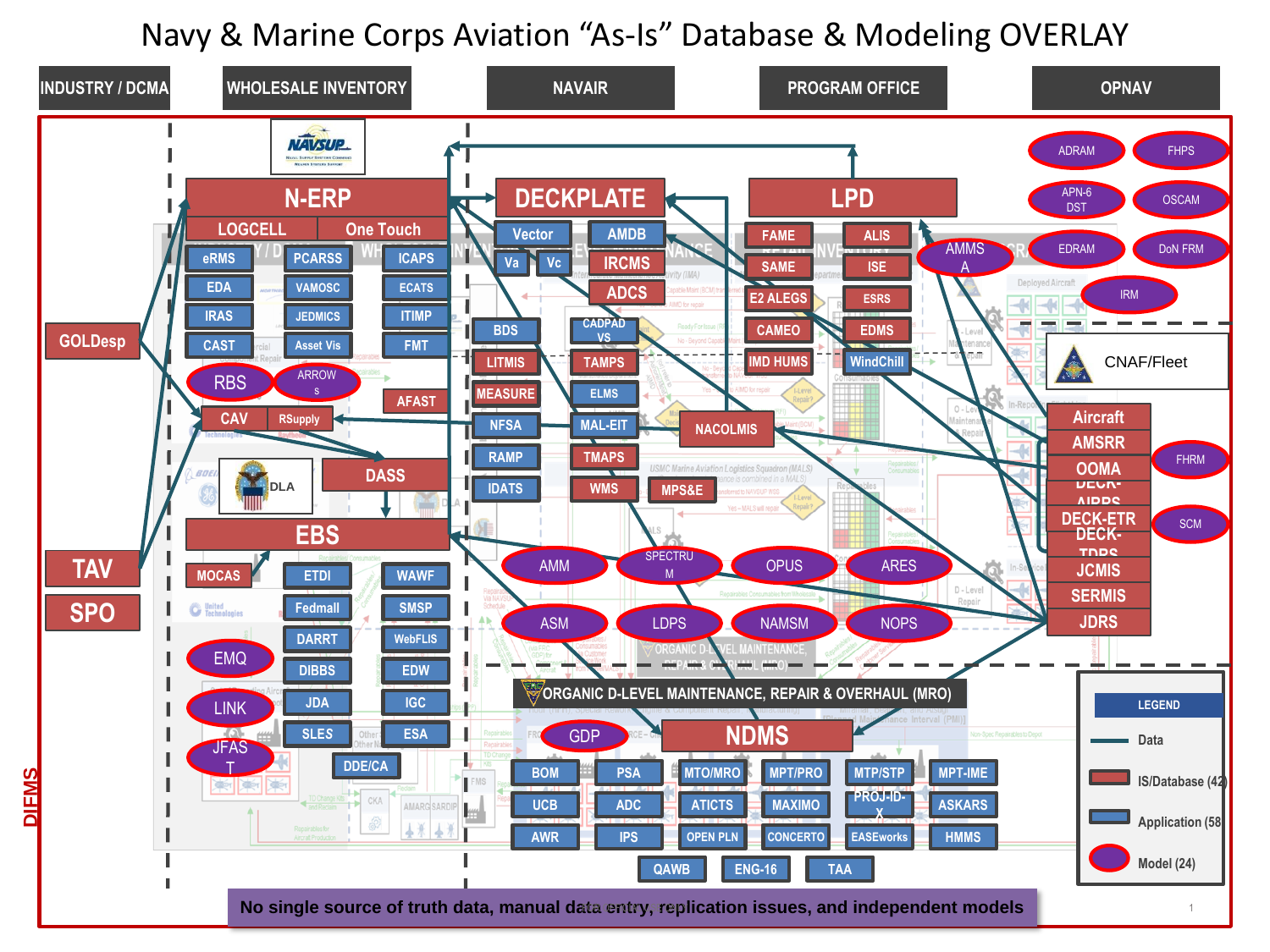## **Database and Modeling Acronym List**

| ADCS          | <b>Automated Data Capture System</b>                               |
|---------------|--------------------------------------------------------------------|
| ADRAM         | Airframe Depot Readiness Assessment Model                          |
| AFAST         | <b>Aviation Financial Analyst Tool</b>                             |
| ALE           | <b>Automated Logistics Environment</b>                             |
| ALIS          | F-35 Lightning II Automated Logistics Information System           |
| <b>AMDB</b>   | Aircraft Management Dashboard                                      |
| AMM           | <b>Aviation Maintenance Model</b>                                  |
| AMSAA         | Army Material Analysis Activity (Reliability Modeling)             |
| AMSRR         | Aviation Management Supply and Readiness Reporting                 |
| APN-6 DST     | <b>APN-6 Decision Support Tool</b>                                 |
| ARES          | Aircraft Readiness, Excursions and Sustainment                     |
|               | Aviation Readiness Requirements Oriented to Weapon Replaceable     |
| <b>ARROWs</b> | Assemblies                                                         |
| ASD           | Aircraft Status Dashboard                                          |
| <b>ASKARS</b> | Automated Storage, Kitting, and Retrieval System                   |
| ASM           | <b>Advanced Skills Management</b>                                  |
| ASM           | Aircraft Sustainability Model                                      |
| Asset Vis     | <b>Asset Visibility</b>                                            |
| ATICTS        | Automated Tool Inventory Control and Tracking System               |
| AUTOSERD      | Automated Support Equipment Recommendation Data                    |
| AWR           | Automated Work Order Release                                       |
| BDS           | Big Data Storage                                                   |
| BOM           | <b>Bill Of Material Workbench</b>                                  |
|               | Cartridge Actuated Devices and Propellant Actuated Devices Virtual |
|               | <b>CADPAD VFS Fleet Support</b>                                    |
| CAMEO         | Collaborative Automated Maintenance Environment Optimized)         |
| CASEE         | Comprehensive Aircraft Support, Effectiveness Evaluation           |
| CAST          | Component Analysis & Status Tool                                   |
| CAV           | <b>Complete Asset Visibility</b>                                   |
| CAV-ORM       | Commercial Asset Visibility - Organic Repairables Module           |
| Concerto      | Project Management Tool                                            |
| CRS           | <b>Corporate Reporting System</b>                                  |
| CVATS         | <b>Customer Viaibility Asset Tracking System</b>                   |
| <b>DAAS</b>   | <b>Defense Automated Addressing System</b>                         |
| DARRT         | Depot Analysis Recap Reset Tool                                    |
| <b>DCPS</b>   | Defense Civilian Pay System                                        |
| DDE/CC        | Demand Data Exchange/Customer Collaboration                        |
|               |                                                                    |

| <b>DECK-AIRRS</b> | Aircraft Inventory Readiness Reporting System                       |
|-------------------|---------------------------------------------------------------------|
| <b>DECK-ETR</b>   | <b>Engine Transaction Reporting</b>                                 |
|                   | Decision Knowledge Programming for Logistics Analysis and Technical |
| <b>DECKPLATE</b>  | Evaluation                                                          |
| <b>DECK-TDRS</b>  | <b>Technical Directives Reporting System</b>                        |
| <b>DIBBS</b>      | DLA Internet Bid Board Sytem                                        |
| <b>DIFMS</b>      | Defense Industrial Financial Management System                      |
| DoN FRM           | Department of the Navy Fiscal Requirements Model                    |
|                   | Department of Research Review and Analysis Data Warehouse (Internal |
| DORRA DW          | DLA users only)                                                     |
| <b>DRRS</b>       | Defense Readiness Reporting System                                  |
| <b>DSS</b>        | Distribution Standard System (DLA)                                  |
| E-2D ALEGS        | E-2D Automated Logistics Environment Ground Station                 |
| <b>EASEworks</b>  | <b>Workload Standards</b>                                           |
| EBS               | <b>Enterprise Business System</b>                                   |
| <b>ECATS</b>      | <b>Electronic Cataloging</b>                                        |
| <b>EDA</b>        | <b>Electronic Document Access</b>                                   |
| EDMS              | EA6B Engineering Data Management System                             |
| <b>EDRAM</b>      | Engine Depot Readiness Assessment Model                             |
| EDW               | Enterprise Data Warehouse (Internal DLA users only)                 |
| <b>ELMS</b>       | <b>Enhanced Library Management System</b>                           |
| EMQ               | <b>Economic Movement Quantity</b>                                   |
| <b>ENG-16</b>     | Engineering-16                                                      |
| ePAm              | <b>Enterprise Predictive Analytics Model</b>                        |
| <b>EPAMS</b>      | <b>Enterprise Predictive Analytical Model</b>                       |
| eRMS              | Electronic Retrograde Management System                             |
| <b>ESA</b>        | Engineeing Support Activity (339 Records Management System-RMS)     |
| <b>ESRS</b>       | Electronic Storage and Retrieval System                             |
| ETID              | Disposition Services (Screen DRMO stocks)                           |
| <b>FAME</b>       | <b>F-18 Automated Maintenance Environment</b>                       |
| FedMall           | <b>Replaced DoD Emall</b>                                           |
| <b>FHPS</b>       | Flight Hours Projection System.                                     |
| FMT               | File maintenance Tool                                               |
| GDP               | <b>Gross Demand Plan</b>                                            |
| GDP               | <b>Gross Demand Plan</b>                                            |
| HMMS              | Hazardous Material Management System                                |
| <b>ICAPS</b>      | Interactive Computer Aided Provisioning System.                     |
| <b>IDATS</b>      | <b>Integrated Diagnostics and Automated Test Systems</b>            |